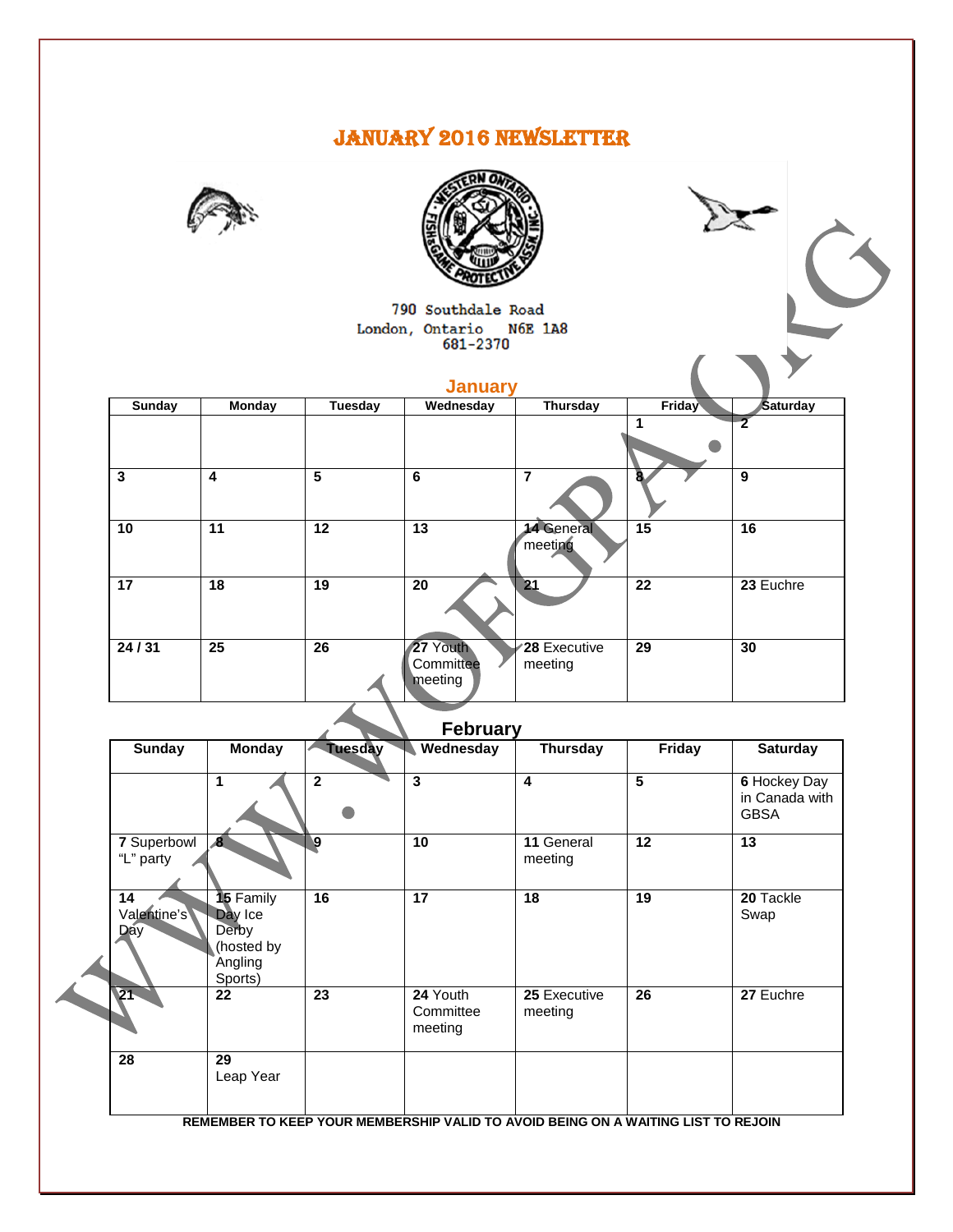#### **Western Ont. Fish & Game Protective Association Executive & Committees for 2015 – 2016**

#### **Executive**

| <b>President</b>          |              |
|---------------------------|--------------|
| <b>Stan Gibbs</b>         | 519-668-2609 |
| <b>1st Vice President</b> |              |
| Andre Koch                | 519-685-5725 |
| <b>2nd Vice President</b> |              |
| Brian Ernteman            | 519-453-3641 |
| <b>Secretary</b>          |              |
| Teresa Couture            | 519-668-6257 |
| <b>Treasurer</b>          |              |
| <b>Steve Couture</b>      | 519-668-6257 |
| <b>Directors</b>          |              |
| Mary Degan                | 519-438-8104 |
| Lawrence Lainchbury       | 519-681-7199 |

**Past President**

**Entertainment**

#### **Committees**

519-455-3627

519-472-5624

519-474-6488<br>519-453-3641

519-439-9450

519-668-1908

519-681-4301<br>519-681-3693

| Teresa Couture (Chair) | 519-668-6257 |
|------------------------|--------------|
| Mary Degan             | 519-438-8104 |
| Brian Ernteman         | 519-453-3641 |
| Valerie Grahl          | 519-453-0659 |
| Andre Koch             | 519-685-5725 |
| Cora Thompson          | 519-455-6461 |
| Diane Waite            | 519-685-7393 |
|                        |              |

#### **House**

Lawrence Lainchbury (Chair) 519-681-7199 Steve Couture 519-668-6257<br>Bert Smit 519-472-5624

#### **Grounds**

Henry Van Eerdewijk (Chair) 519-432-4239<br>Steve Couture 519-668-6257 Steve Couture 519-668-6257<br>
Dan Efford 519-474-6488 Brian Ernteman Lawrence Lainchbury 519-681-7199 Howard Pearcey 226-224-6605<br>Bert Smit 519-472-5624 Bert Smit 519-472-5624<br>Gord Spotton 519-439-9450

#### **Ponds**

Stan Gibbs (Chair)<br>Brian Allen 519-668-1908 Rod Cameron 519-685-1377 Brian Ernteman 519-453-3641 Jim Graham 519-681-0975 Scott Howe 519-858-8183<br>
Joe Jsenor 519-681-4301 Dave Jeffries Andre Koch 519-685-5725 Luigi Libertore 519-649-1988 Howard Pearcey 226-224-6605 Gord Spotton 519-439-9450 Doug Springer 519-680-2599 Diane Waite 519-685-7393

# **Welfare**

Tom & Shirley McGill 519-652-2875



| <b>Boat Rack</b><br>Don Colborne                  |              |
|---------------------------------------------------|--------------|
|                                                   | 519-686-9559 |
| <b>Membership</b>                                 |              |
| Valerie Grahl                                     | 519-453-0659 |
|                                                   |              |
| <b>Newsletter</b>                                 |              |
| <b>Teresa Couture</b>                             | 519-668-6257 |
|                                                   |              |
| <b>Fundraising</b>                                |              |
| Andre Koch                                        | 519-685-5725 |
| <b>Steve Couture</b>                              | 519-668-6257 |
|                                                   |              |
| <b>Youth Committee (Adult Mentors)</b>            |              |
| Andre Koch (Chair)                                | 519-685-5725 |
| Jeanette Jurasek (Co-Chair)                       | 519-685-0237 |
| <b>BrianErnteman</b>                              | 519-453-3641 |
| Anne Jurasek                                      | 519-685-0237 |
| Sue Ann Moyer                                     | 226-926-3992 |
| Club Merchandise                                  |              |
| Andre Koch                                        | 519-685-5725 |
|                                                   |              |
| <b>Website Administrator and Public Relations</b> |              |
| Lawrence Lainchbury                               | 519-681-7199 |
|                                                   |              |
| <b>Political &amp; Environmental Research</b>     |              |
| Steve & Teresa Couture                            | 519-668-6257 |
| <b>Stan Gibbs</b>                                 | 519-668-2609 |
| Lawrence Lainchbury                               | 519-681-7199 |
|                                                   |              |
| <b>Firearms Certification / Safe Hunter</b>       |              |
| Emad Hazboun                                      | 519-317-4132 |
|                                                   |              |
| Hall Rentals                                      | 519-681-2370 |
|                                                   |              |
| <b>Our Conservation Pledge</b>                    |              |
|                                                   |              |

I give my pledge as a Canadian to save and faithfully defend from waste the natural resources of my country, its soils & minerals, its waters, forests, air & wildlife, & to obey all Fish & Game laws.

#### **Our Purpose**

•To promote true sportsmanship by the protection, breeding, propagation and conservation of fish and game.

- •To obey the Fish and Game Laws of Ontario.
- •To promote reforestation and conservation.
- •To maintain a club and pond for the accommodation and enjoyment of the members and friends.

#### **Meetings**

General meetings are held on the second Thursday of each month at 7:30pm, except for the months of July and August. The Executive meetings are held on the fourth Thursday of each month. Remember that you, as a member, are welcome to attend all club meetings. Your input is highly valued and appreciated.

#### **Treasurer's Report**

The Treasurer's Report is presented at the Executive meeting and questions and comments are always welcome. If you wish to receive a copy of the full report, please attend this meeting.



**Smoking is not permitted within 5 metres (about 15 feet) of all club entrances**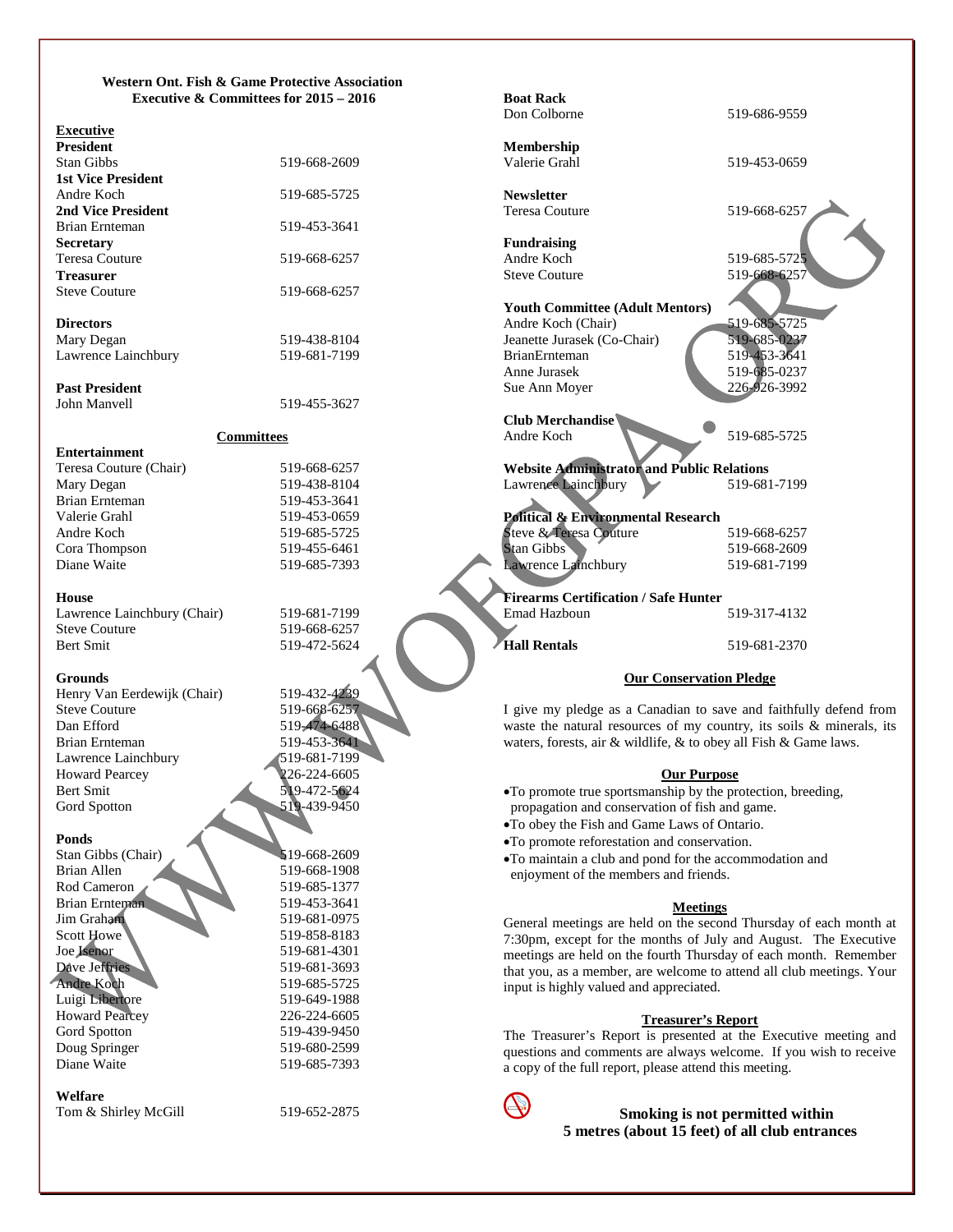#### **RESIDENT CARETAKER(S) NEEDED**

The resident caretaker position is well suited to an experienced, retired or semi-retired person, or couple, as one person will be required to be on site 5 days per week. Excellent customer skills are needed for hall rentals and addressing issues with club members. Other duties include set up and cleaning for functions, minor building maintenance and basic grounds keeping. The Club's committees take care of the rest of the work. Compensation includes a one-bedroom apartment with additional storage, paid heat and hydro, on site laundry facilities, basic telephone, basic cable and internet service plus a commission on hall rentals

For additional details and resume submission, contact the club Secretary, Teresa Couture a[t couture.house@hotmail.com.](mailto:couture.house@hotmail.com)

Resumes which highlight relevant experience will be accepted from the general public.

#### **PRESIDENT'S MESSAGE**

Wow, what a month. December is almost over and it is time to take a big breath and relax and enjoy the festive season with all your loved ones.

If you happen to stop in at the club during this past month, you will have noticed a flurry of activity. All month, we were busy selling, trimming and wrapping Christmas trees for over 1,000 customers. This feat was accomplished in just over two weeks. Many thanks to Don Colborne, Brian Ernteman and all their helpers for a job well done. Honorable mention should go to Cora Thompson for all the baked goods she made for us during the tree sales and for our meetings. At the same time, Hermann Szielasko and his crew were busy making and decorating wreaths, swags and a new creation, the "Charlie Brown" mini trees, these were greatly received by our customers. For the entertainment side of things, we hosted a Christmas Breakfast with Santa for over 80 hungry friends and family, with Santa "Tony" as the main attraction. At the same time, the Youth Committee hosted a Christmas Bake Sale. To top it all off, we held our Annual Turkey Roll after our General meeting.

Man, I'm getting tired just talking about it all. It is amazing how many volunteer hours that are spent doing these things for our members, and I am very proud to say that in respect to the size of our club, the volunteer base is phenomenal. Please don't be offended if I did not mention you personally in this message, since there were so many people doing so many things, to list them all would fill the next few newsletters.

I would like to thank all those who contributed food, gifts and monetarily to the two families that the club sponsored this Christmas. Your donations helped make Christmas much brighter for these families.

On behalf of the Executive and all the members in this club, I would like to thank all persons that helped in any way over the last year; it is why this club is so great!

I hope you had a very Merry Christmas and will have a happy, healthy New Year.

> Yours in Conservation, Stan Gibbs

#### **WELFARE**

Many club members, who aren't able to attend the club for meetings or fishing, might welcome a quick call to say "Hello and what have you been up to?" If you know of a club member or their immediate family who could use some cheering up or has reached one of life's many milestones, please contact Tom and Shirley McGill who will gladly make contact on behalf of the club.

Archie Graham, one of the regulars at Euchre, is at home recovering from a heart attack.

## **CHRISTMAS TREE AND WREATH SALES 2015 THE BEST EVER**

This year, by my best records, we had 23 volunteers help with the lot set up, 54 put their efforts into unloading the first transport load of 818 trees. A smaller crew unloaded and set up an additional 213 trees a week later.

The sales started on Nov.  $28<sup>th</sup>$  with 85 volunteers covering the 3 shifts each day for the next 16 days. By Steve's (Treasurer) records, some 995 trees, 143 wreaths and 6 swags went out the driveway by vehicle while one big wreath eft by private transportation as seen on our security video monitors at about 11:00 pm on night.

The last tree sold on Sun. Dec.  $13<sup>th</sup>$ , 16 days from start to end. Mon. Dec.  $17<sup>th</sup>$ , a small crew finished the clean-up, lights down, signs gone, trailer parked. By mid-afternoon, nothing was left but our tracks and the odd disappointed late customer.

Thee Wreath Brigade has also had the best year ever. I don't have the figures on how many were involved but the product has been nothing short of excellent. Even to the point where our tree supplier agent purchased one of the new "mini" trees to take back to their head office in Everett, Ont. Although she has sold millions of Christmas trees, she said this was the first time in 28 years she had ever purchase a Christmas tree. Congratulations Hermann and crew. You all did good!

Many thanks to all our volunteers that helped to make this another record breaking year.

Special thanks to all those who so willingly help out on short notice for emergency shift coverage.

Again this year my special thanks to Brian Ernteman for the tremendous help he gave on the phone calls and scheduling. It sure does make the job easier Brian. Thank you.

Finally, a big THANK YOU to all the partners who support our volunteers from the home front and a special thanks for those that supplied treats to the trailer. Cookies, muffins, candies, tarts, oranges, chocolates and more cookies were so much appreciated by everyone.

Happy New Year and all the best for you and yours in 2016.

Don Colborne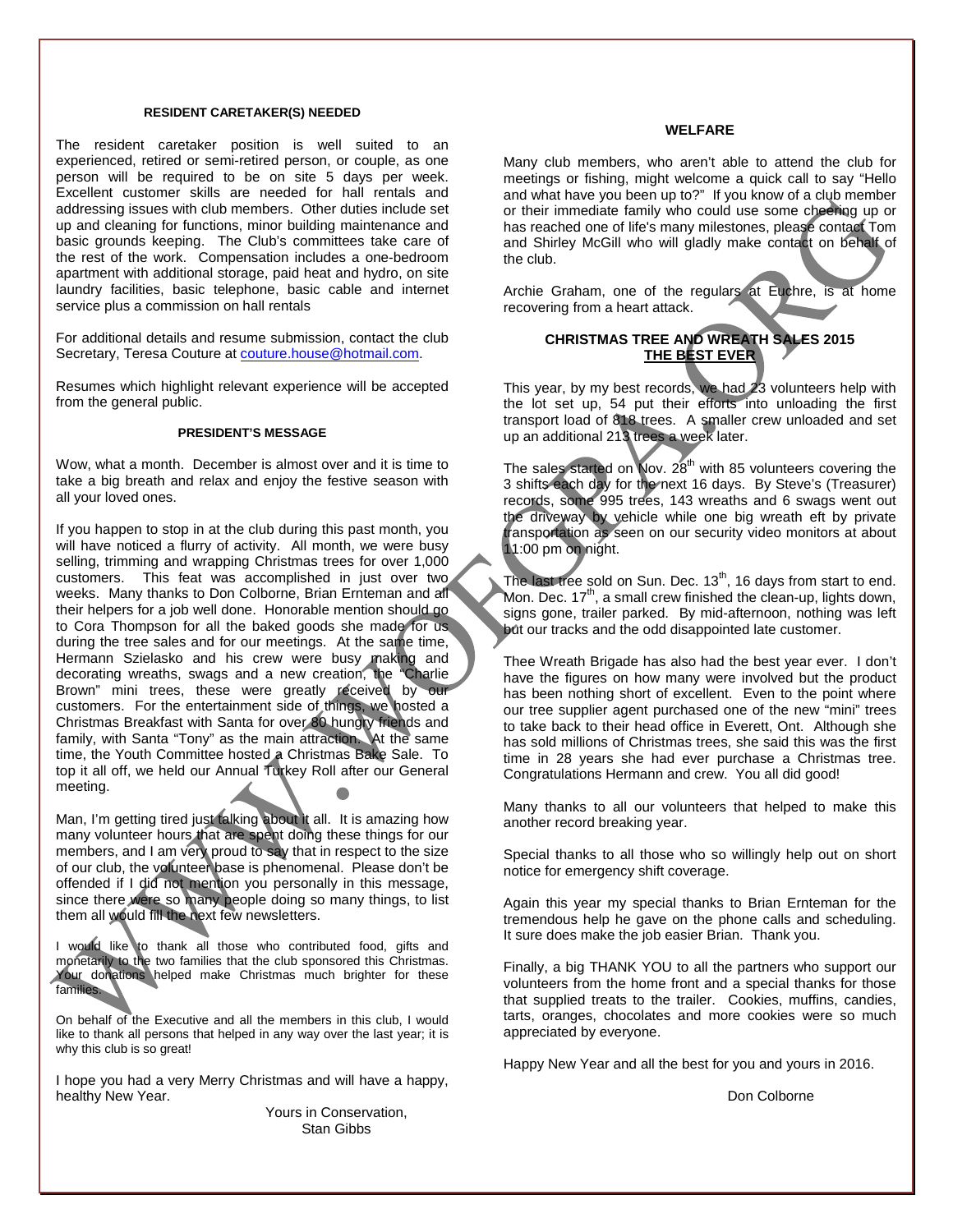#### **ANNUAL TURKEY ROLL**

On Thurs. Dec.  $10^{th}$ , following a shortened General meeting, we commenced our Annual Turkey Roll.

The winners of the evening were:

Turkeys: Larry Holtzman, Wanda Sanders, Howard Pearcey, Henry Van Eerdewijk (x2), Marcus Hahn, Terry Robinson

Hams: Cora Thompson, Harold Baker, Janice Colborne Door Prizes: Dan Efford, Judy Sanders, Hermann Szielasko, Bert Smit, Teresa Couture, Lawrence Lainchbury

It was good to see so many faces at the tables waiting to get their draw ticket.

A special thank you to those who generously donated their winnings to the two families that the club is sponsoring this Christmas.

#### **SUPERBOWL "L" PARTY Sun. February 7, 2016**

The Superbowl "L" festivities will start at 4:00 pm, although game kickoff is at 6:00 pm.

There will be lots of food, raffled items and door prizes throughout the evening.

Please speak with Andre Koch to obtain your advance ticket for only \$ 25.00 each.

Tickets are on sale now so don't delay and miss out on the 50 year of Superbowl celebrations.

## **HOCKEY DAY IN CANADA Sat. February 6, 2016**

Hopefully soon, the weather will turn cold enough to make the pond ice thick enough to make a safe ice rink for the junior teams from George Bray Sports Association to hold pond hockey games at the club early in the afternoon on Sat., Feb. 6th.

All ice fishing holes must be kept well away (50 feet) from the ice rink and should be marked with a flag or small branch for safety. /

Assistance is needed maintaining the ice on a regular basis and also is in need of volunteers to assist throughout the day. Please contact Stan if you can help. If you are able to assist with refreshments on this day, please contact Steve or Teresa Couture.

After the GBSA teams are finished their pond hockey games, the rink will be open for skating.

#### **FAMILY DAY ICE FISHING DERBY Mon. Feb. 15, 2016 (Dependent on ice conditions)**

The derby is hosted by Angling Sports in London. Angling Sports is one of the generous sponsors of many of the derbies held at WOFGPA. Everyone is welcome although there is a limit of 100 persons. Mandatory pre-registration for this derby can be done at Angling Sports which is located on Highbury Ave, just south of Dundas St.

COST: \$ 10.00 per angler (under 5 is free) which includes a hot lunch and prizes.

1st place - \$ 100.00 gift certificate 2nd place - \$ 50.00 gift certificate

3rd place - \$ 25.00 gift certificate

Prizes will be awarded to the longest trout species and the longest non-trout species although there is a limit of 3 trout maximum per angler.

Rules:

The full rules will be posted on the day of the derby.

Live or dead bait fish and fish eggs are NOT allowed. Worms, wax worms and spikes are permitted along with artificial bait. No chumming.

Anglers are allowed two rods and two holes each. No more than 3 hooks per line. Treble hooks count as one hook.

Volunteers will start serving hot lunch at 12 noon so that we can spread out the flow of participants in the hall. You will need a voucher to get lunch (children under 5 excluded).

Award ceremonies will start around 1:30 pm.

**REMEMBER TO PRE-REGISTER EARLY DUE TO THE LIMITED NUMBER OF ANGLERS ALLOWED FOR THIS DERBY**.

> **TRAVEL FLY ROD Draw Date: Thurs. Dec. 10, 2015**



**(during the annual Turkey Roll)**

**Rod Cameron proudly displays his new Christmas present – the Travel Fly Rod. Congratulations Rod!**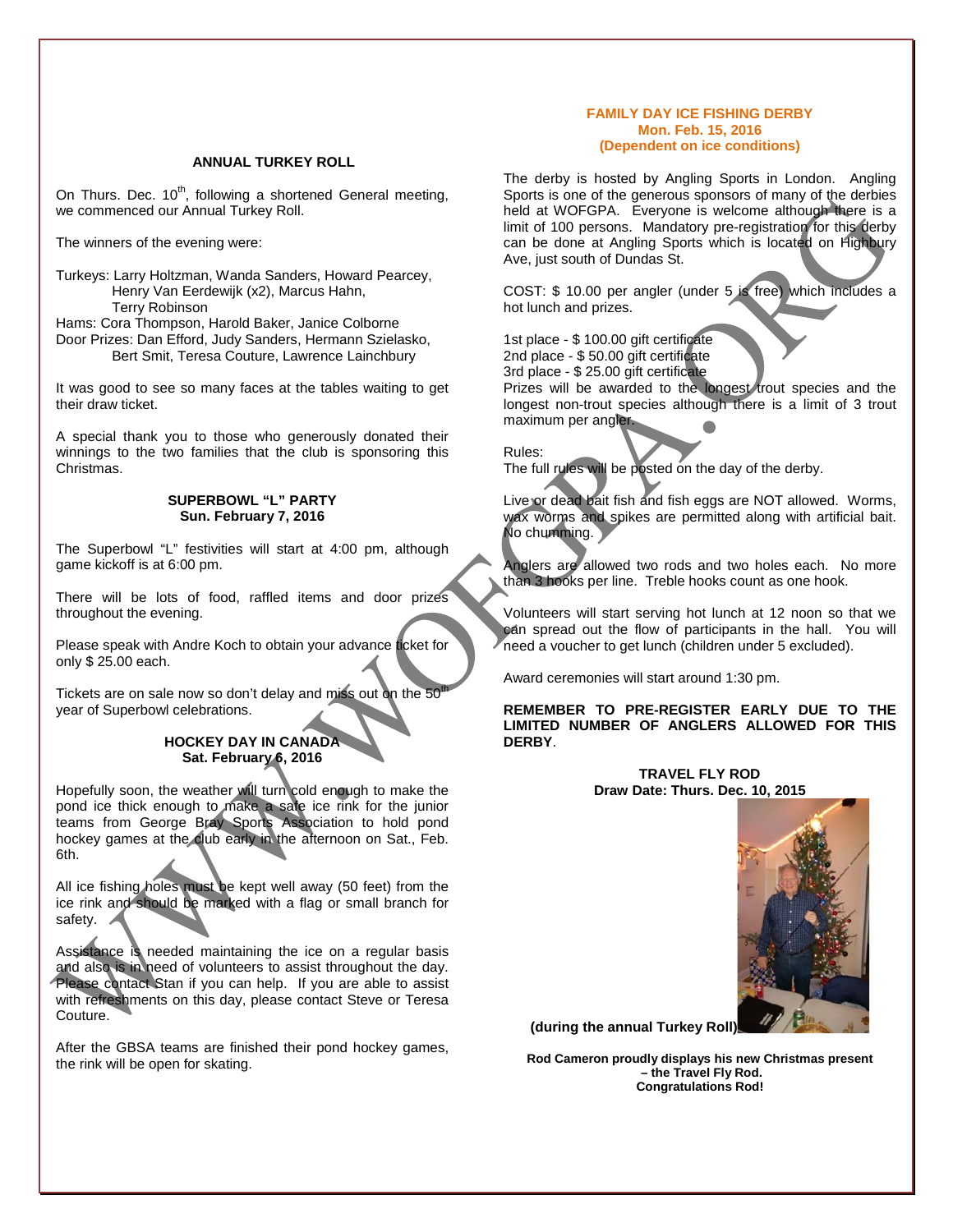#### **11th ANNUAL TACKLE SWAP**

| DATE:     | Sat. Feb. 20, 2016                  |
|-----------|-------------------------------------|
| TIME:     | Doors open at 9:00 am until 1:00 pm |
| LOCATION: | WOFGPA Club hall                    |
| COST:     | No entrance fee                     |

The annual Tackle Swap allows us to shake off those winter blues and enjoy a few hours indoor exploring interesting information on fishing, hunting, and conservation efforts. You may also want to sell some of that old equipment you have lying around. Previous years have been a great success with many different clubs promoting their club's activities and selling different fishing/hunting related wares to the visitors.

Preregistration for a reserved table is mandatory. There is a nominal registration fee for a table and reservations can be made by contacting Stan Gibbs. Tables will be assigned. To help attract the public as the host club, we are asking all participants donate a prize to be used as one of our door prizes.

Stan is asking members for donations of their unwanted items for the WOFGPA table. If you have anything to donate, please contact Stan as soon as possible.

#### **GUNS AND AMMUNITION WILL NOT BE AVAILABLE**

#### **EUCHRE**

The next Euchre will be held on Sat. Jan. 23rd, 2016.

Progressive Euchre is held on the 4th Saturday in each month from September through April (excluding December) and is a fun filled, social evening with good company, good cards and a lot of laughter. The games are open to both members and nonmembers. Arriving at the games with a partner is not mandatory. There is a light snack served and door prizes are drawn at the end of the evening. A donation of a door prize or dessert is always welcome.

The door will open at 6:00 pm to allow for socializing before the games begin. All games start at 7:00 pm sharp so arrive early enough to socialize.

If you are interested in hosting a Euchre evening in 2016 and would like more details as to what is involved, please contact Teresa Couture. Hosts are needed for all Euchre evenings for the balance of the season.

# **NEW ITEMS - CLUB MERCHANDISE**

NEW ITEMS – "Wick-away" golf shirts in navy with "WOFGPA" embroidered on it. What a deal at only \$ 28.00 each.

Some merchandise is in stock and custom orders can be easily placed. Current selection includes larger sized hoodies and Tshirts (sizes XL to XXXL).

The embroidered bucket hats can be purchased for only \$ 15.00 each. Lined jackets with an embroidered club crest and your name are available as custom orders only.

The club has pens, lanyards, T-shirts, hoodies, sweatshirts, toques, patch crests and key chains available in stock.

Andre Koch can be reached at home by phone and is present at club meetings and functions.

#### **ONTARIO HUNTER EDUCATION & BOW-HUNTING COURSES**

Emad Hazboun teaches these courses for a very reasonable cost. He offers a discount if you are a WOFGPA club member.

For more information and the starting date of the next course, please contact Emad by phone at 519-317-4132 or by email at emadhaz@heafs.com or visit his website www.heafs.com

# **POACHING**

Poaching is a serious problem. Only club members wearing their valid membership cards, and their guests, are allowed to fish on the pond.

If you see anyone fishing with no visible membership card, ask to see proof of valid membership. Club members who do not display their valid membership card should expect to be told by the caretaker or any member to immediately stop fishing.

Non-members caught fishing on club property could be charged with trespassing and poaching.

# **ANNUAL FREE MEMBERSHIP DRAW**

Remember that at each General Meeting you attend, with the exception of the meeting in the month you renew your membership, you will get one ballot per membership for the free one-year membership draw. There are 10 General meetings per year giving each member, up to 9 ballots for the frée membership draw. The draw is held annually on Election night as one of the first duties of the new President.

The winners of the December monthly meeting draw were: Jeff Jurasek (50/50) and Bob Smale (multi-tool). Congratulations Jeff and Bob!

#### **HALL RENTALS**

Did you know that the WOFGPA hall can be rented for your next "special" occasion for a very reasonable price?

The hall has a maximum seating capacity of 80 persons, which makes it just the right size for a small wedding reception, bridal and baby showers, your next meeting, anniversary party, family reunions and get-togethers, Christmas party and birthdays.

It offers full kitchen facilities, except dishwasher.

Professional bar service is offered in the wet bar.

Members receive a discount on rentals which occur on Friday or Saturday evenings.

Please contact the club 519-681-2370 to get the low rental rates and availability of the hall.

#### **THE CLUB HALL IS NOT AVAILABLE FOR STAG AND DOE PARTY RENTAL**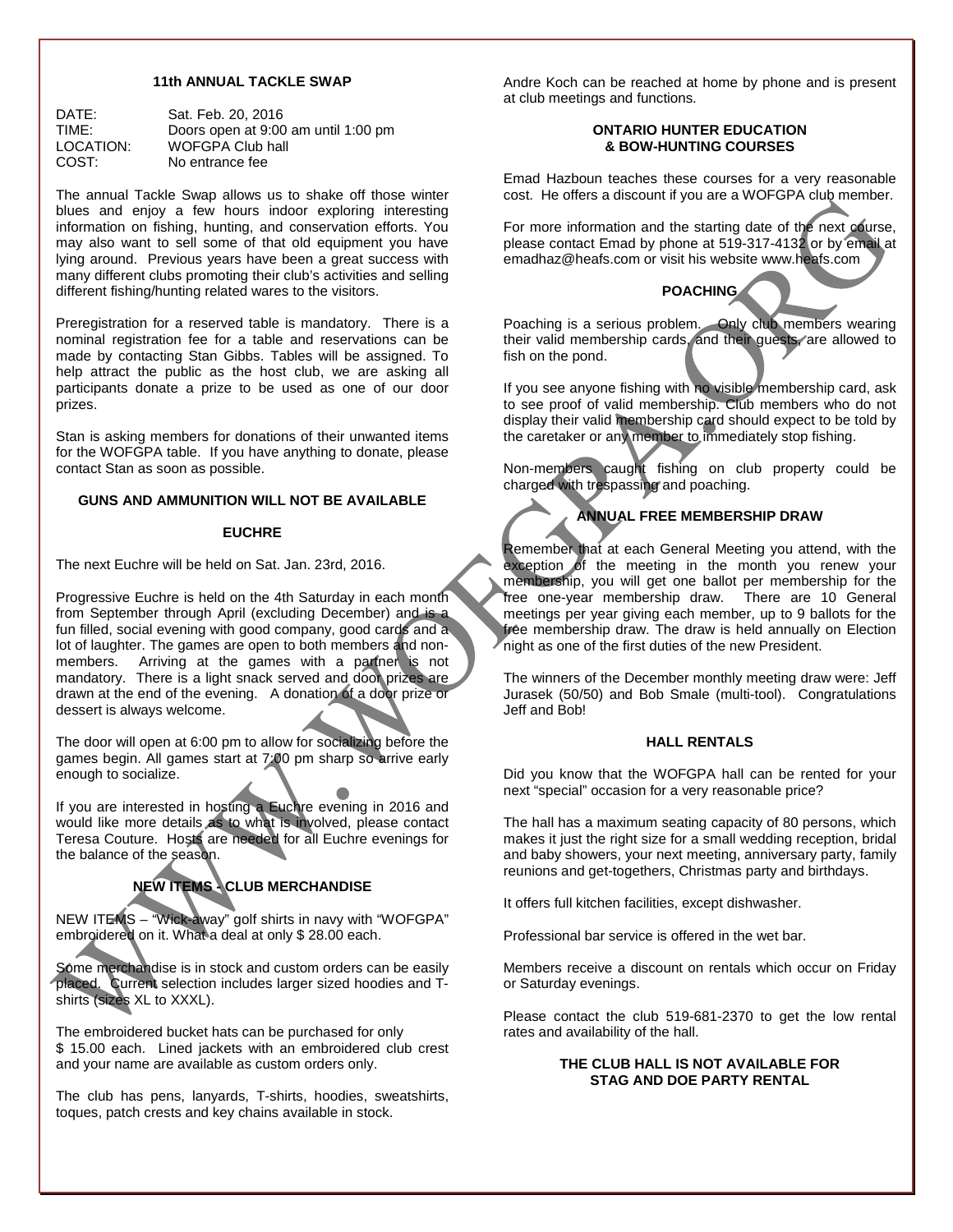#### **DANGER – THIN ICE**

Only at the end of December did the daily temperature start to drop and soon the ice will form on the pond. Please stay on the docks to fish until the ice has completely formed and has a minimum of 4 inches of clear ice thickness.

Here are just a few reminders about pond ice safety:

No ice fishing is permitted within 50 feet of the docks once the ice has formed. This will permit us to build a decent ice rink for Hockey Day in Canada on Feb.6.

A windmill has been installed to aerate the water. There are buoys marking the location of the aeration stones. These two areas may stay as open water or will have a thin ice covering. Please keep well away from these areas, as they will never be deemed safe to support any weight, including your pet's weight.

Do not let your pet run loose on the property, including the ice. It is the club policy that all dogs be leashed at all times and in control of their owners.

A minimum of four inches (10 cm.) of CLEAR ICE is necessary to support the weight of one person. If you are fishing with a partner or a group, additional ice thickness is required.

The ice conditions will be posted and monitored regularly. Please stay off any unsafe ice and remember that ice conditions vary from day to day. Obey the thin ice signs and exercise caution at all times on pond ice. When in doubt, stay off the ice.

Always use the "Buddy" system and never venture out alone.

Mark your fishing holes with a flag or small branch – for safety and consideration of others.

Ice derbies will be held throughout the winter months and often on very short notice. Unfortunately, this short notice **often does** not allow for the members to be notified by newsletter. If you want telephone notification of scheduled derbies, please leave your name and number with Stan Gibbs. The derby dates will be posted on the website and the Bulletin Boards at the club.

#### **UPCOMING EVENTS AT WOFGPA**

As the date of each event gets closer, the details of the function, including the contact person, will be printed in the newsletter and posted on the Bulletin Boards at the club and on the club website, www.wofgpa.org

Giving some time to help is a great way for both new and old members to get together while they aren't fishing.

| Thurs, Jan. 14 | General meeting                                                                                           |
|----------------|-----------------------------------------------------------------------------------------------------------|
| Sat. Jan. 23   | Euchre                                                                                                    |
| Wed. Jan. 27   | Youth Committee meeting                                                                                   |
| Thurs, Jan. 28 | <b>Executive meeting</b>                                                                                  |
| Sat. Feb. 6    | Hockey Day in Canada                                                                                      |
| Sun, Feb. 7    | Superbowl "L" party                                                                                       |
| Thurs. Feb. 11 | General meeting                                                                                           |
| Sun Feb 14     | Valentine's Day                                                                                           |
| Mon. Feb. 15   | Family Day - Statutory holiday<br>Ice Derby (hosted by Angling Sports) with<br>mandatory pre-registration |
| Sat. Feb. 20   | Annual Tackle Swap                                                                                        |
| Wed. Feb. 24   | Youth Committee meeting                                                                                   |
| Thurs, Feb. 25 | Executive meeting                                                                                         |
| Sat. Feb. 27   | Euchre                                                                                                    |
| Mon. Feb. 29   | Leap Year                                                                                                 |
| Thurs, Mar 10  | General Meeting and Elections                                                                             |
| Wed. Mar. 23   | Youth Committee meeting                                                                                   |
| Thurs, Mar 24  | Executive meeting                                                                                         |
| Sat. Mar 26    | Easter Breakfast<br>Euchre                                                                                |

We hope to see you at one of the many functions that have been planned.

Giving some time to better the club is what each WOFGPA member pledged during their inititaiaion. It is also a great way for new members to meet others in a relaxed and friendly setting when they aren't fishing.

Hope to see many new faces at some of our many functions.